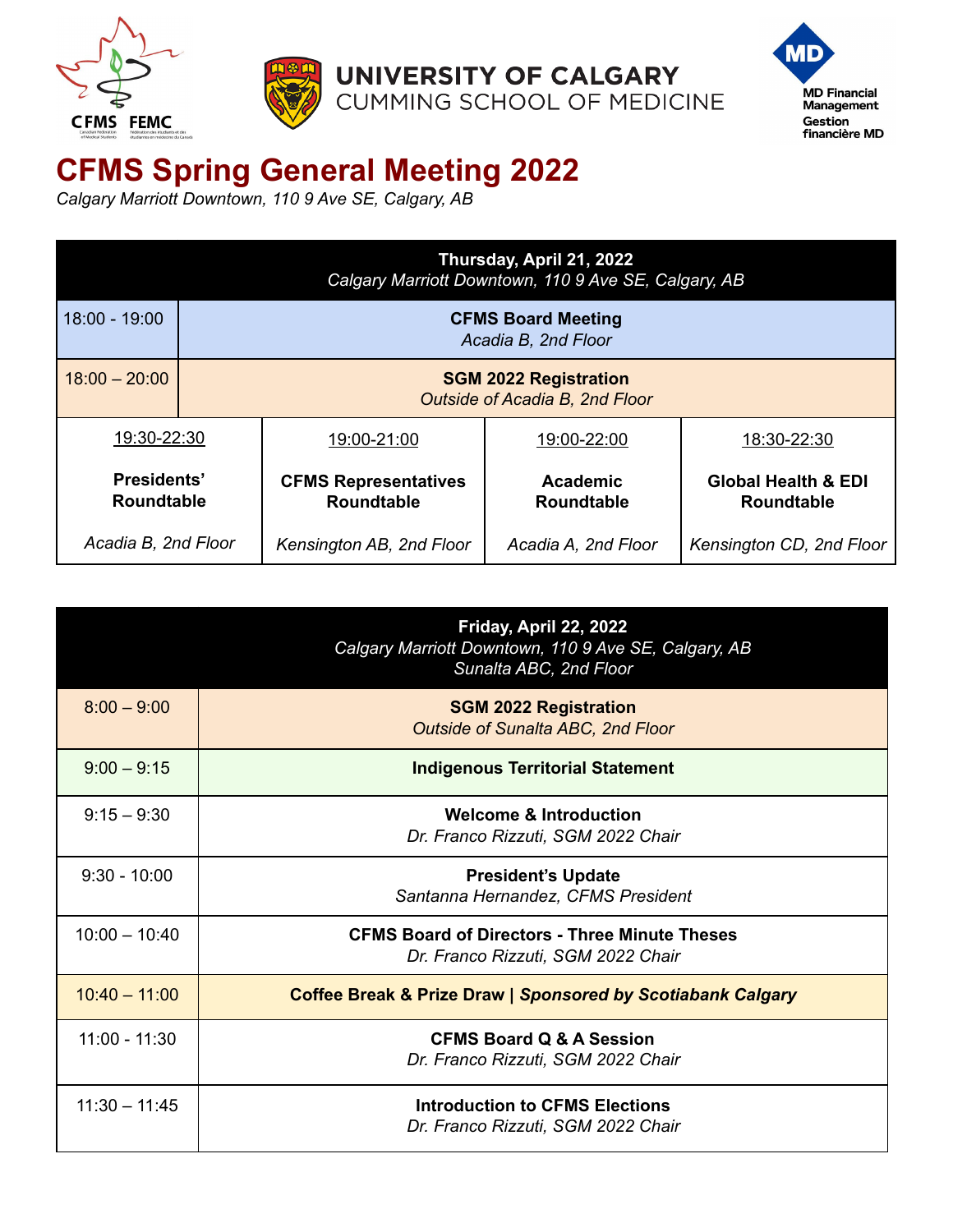





| $11:45 - 12:20$ | 2022-2023 CFMS Presidential Election<br>Dr. Franco Rizzuti, SGM 2022 Chair                                                      |
|-----------------|---------------------------------------------------------------------------------------------------------------------------------|
| $12:20 - 12:30$ | <b>University of Calgary Welcome Address</b><br>Dr. Christopher Naugler, Associate Dean, Undergraduate Medical Education        |
| $12:30 - 13:30$ | Alberta Buffet Lunch   Sponsored by Cumming School of Medicine                                                                  |
| $13:30 - 13:40$ | <b>New CFMS Logo Reveal</b><br>Victoria Radburn, CFMS General Manager                                                           |
| $13:40 - 14:00$ | <b>The Rounds Launch</b><br>Alexandra Erb, Senior Partnerships Manager                                                          |
| $14:00 - 15:00$ | <b>Resolutions Session</b><br>Dr. Franco Rizzuti, SGM 2022 Chair                                                                |
| $15:00 - 15:15$ | <b>Coffee Break   Sponsored by The Rounds</b>                                                                                   |
| $15:15 - 15:30$ | <b>MDFM Market Knowledge Presentation</b><br>Aimee King, Early Career Education Specialist                                      |
| $15:30 - 16:00$ | <b>MDFM Leadership Award Announcement</b><br>Michael Greb, Director of Partnerships and Alliances                               |
| $16:00 - 16:45$ | <b>CaRMS Presentation</b><br>John Gallinger (CEO), Ryan Kelly & Geneviève Leroux                                                |
| $16:45 - 17:00$ | Announcement of the 2022-2023 CFMS Presidential Election Results<br>Santanna Hernandez, CFMS President                          |
| $17:00 - 18:00$ | <b>MDFM Leadership Awards Reception</b><br>*Open to Leadership Award Recipients & CFMS Board Only*<br>Hillhurst Room, 2nd Floor |
| $17:00 - 19:00$ | <b>Independent Break</b>                                                                                                        |
| 19:00 onwards   | 'Roaring 20s' Cocktail Reception<br>Acadia AB, 2nd Floor                                                                        |